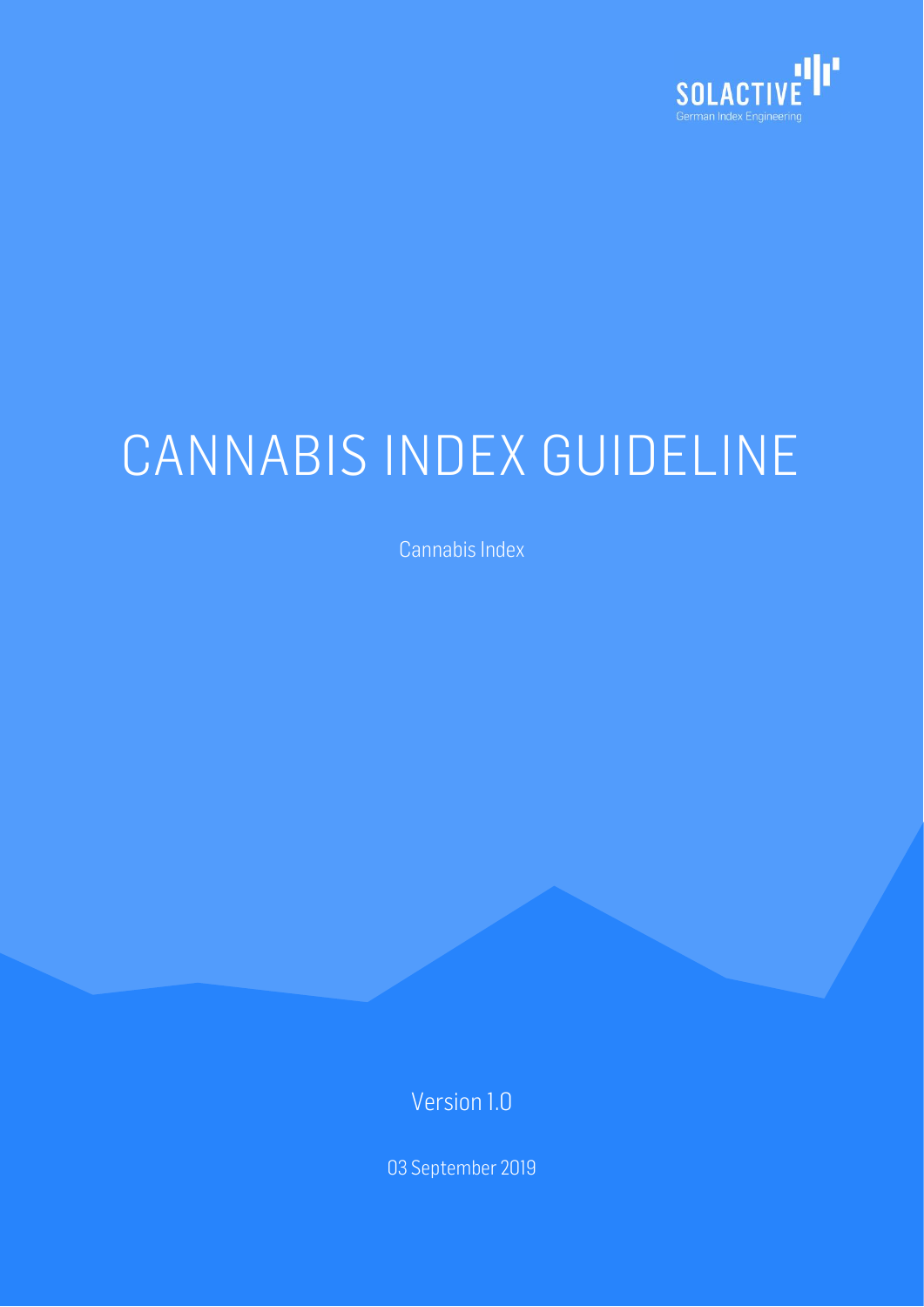# TABLE OF CONTENTS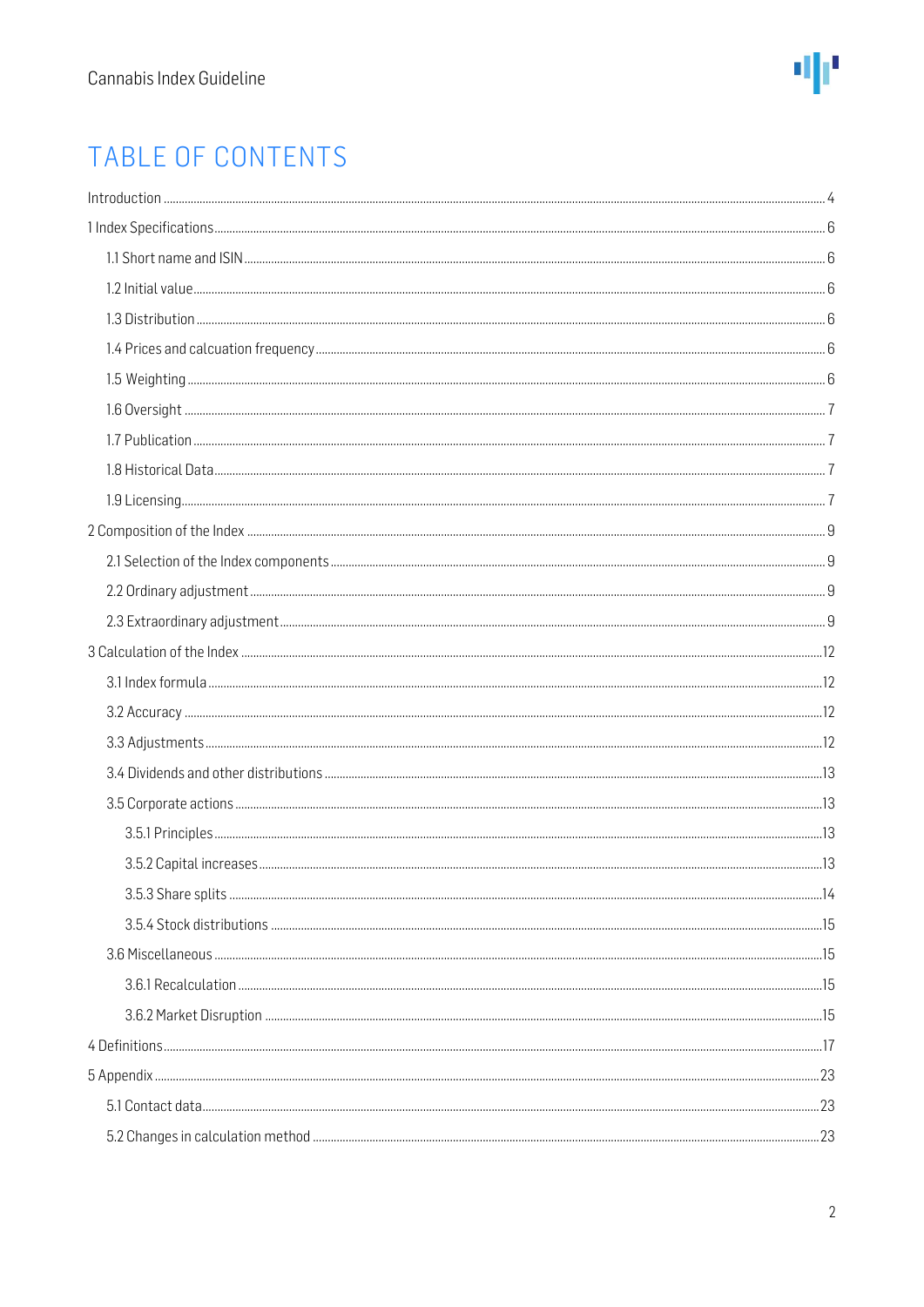

Introduction

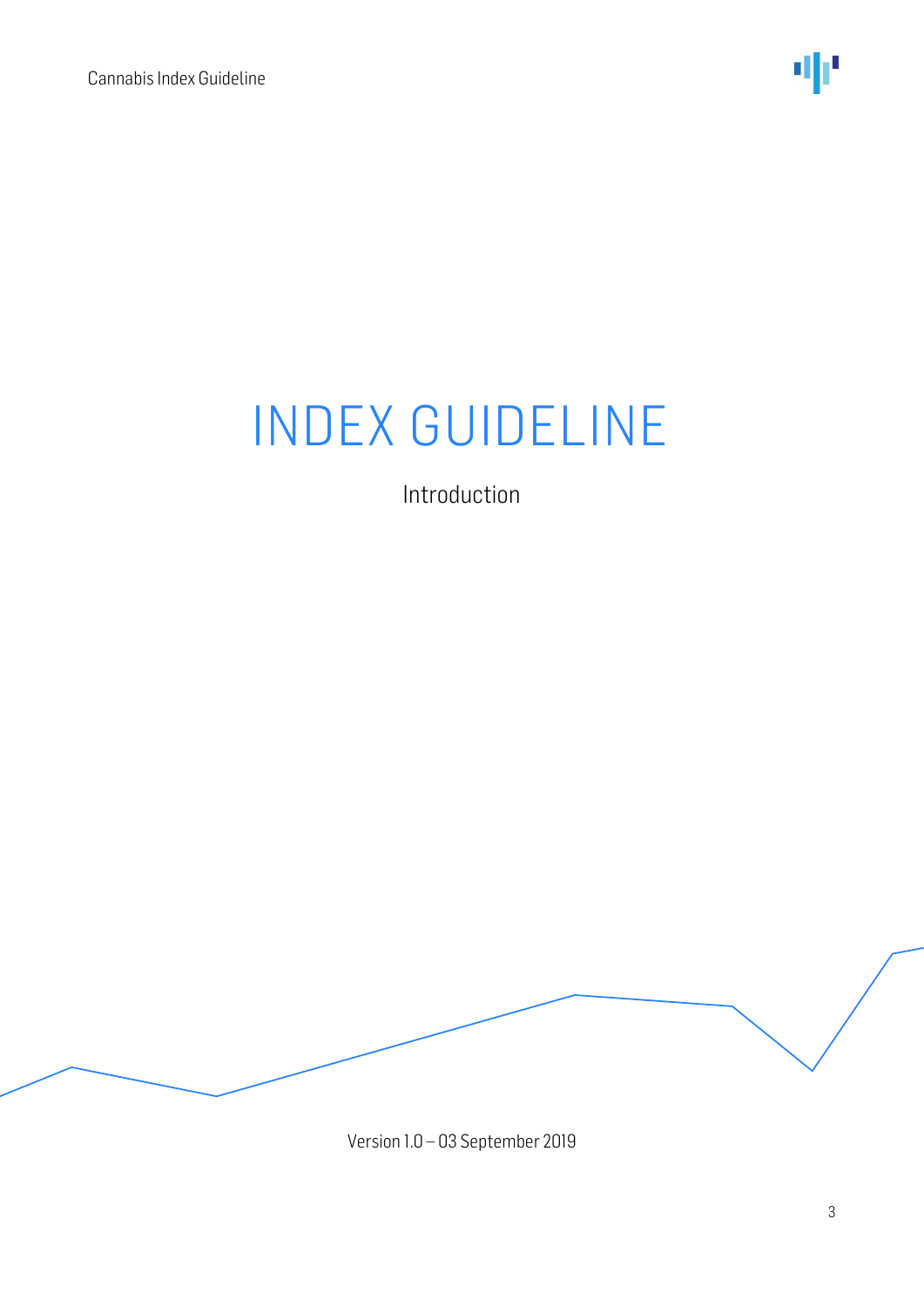# <span id="page-3-0"></span>INTRODUCTION

This document (the "Guideline") is to be used as a guideline with regard to the composition, calculation and maintenance of the Index. Any changes made to the Guideline are initiated by the Committee specified in Section 1.6. The Index is calculated and published by Solactive AG. The name "Solactive" is trademarked.

It contains the underlying principles and rules regarding the structure and operation of the Solactive Cannabis Index (the "Index"). Solactive AG shall make every effort to implement the applicable regulations. Solactive AG does not offer any explicit or tacit guarantee or assurance, neither pertaining to the results from the use of the Index nor the Index value at any certain point in time nor in any other respect. The Index is merely calculated and published by Solactive AG and it strives to the best of its ability to ensure the correctness of the calculation. There is no obligation for Solactive AG – irrespective of possible obligations to issuers – to advise third parties, including investors and/or financial intermediaries, of any errors in the Index. The publication of the Index by Solactive AG does not constitute a recommendation for capital investment and does not contain any assurance or opinion of Solactive AG regarding a possible investment in a financial instrument based on this Index.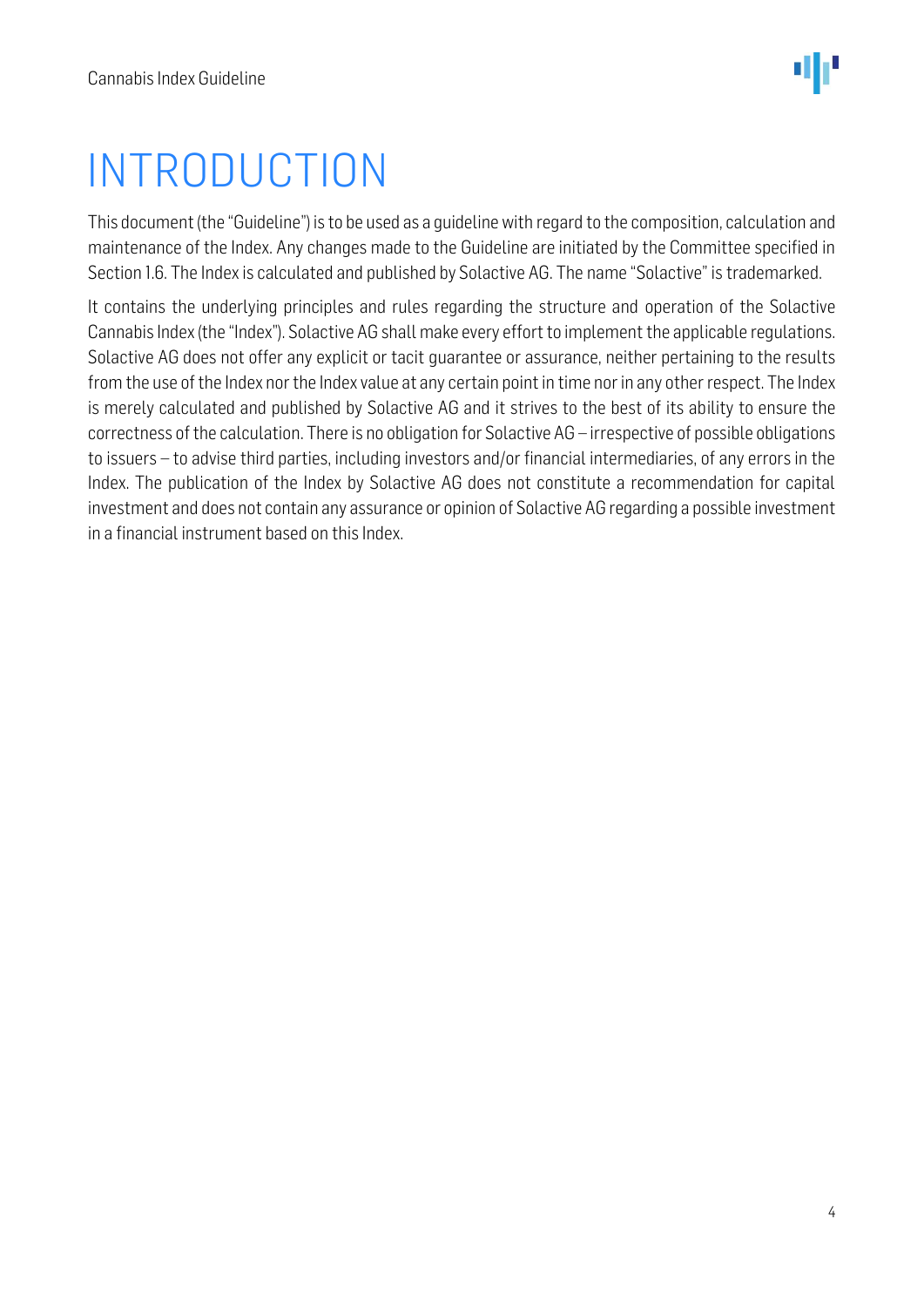Index Specifications

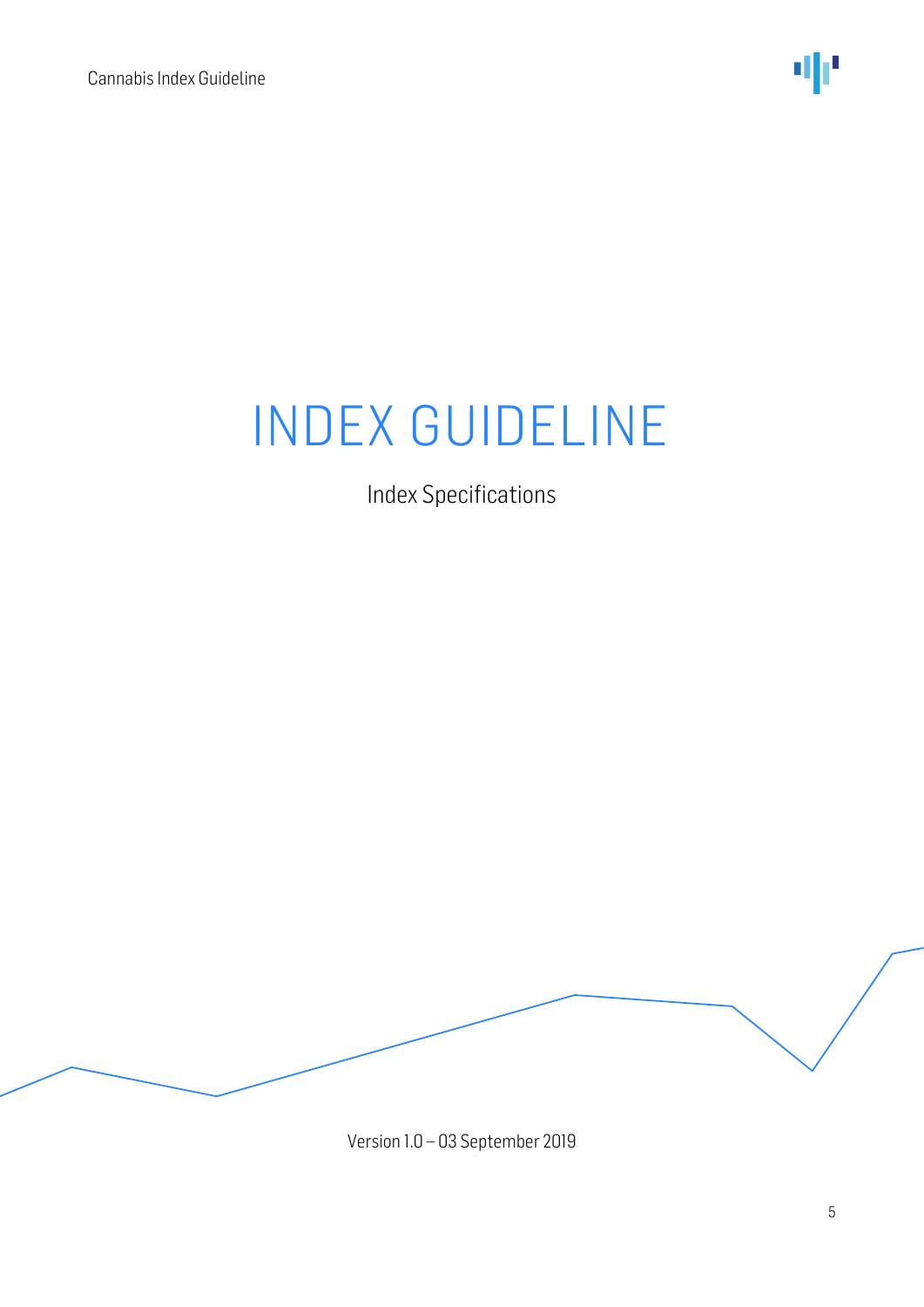# <span id="page-5-0"></span>1 INDEX SPECIFICATIONS

- $>$  The Cannabis Index (the "Index") is an Index of Solactive AG and is calculated and distributed by Solactive AG.
- $\geq$  It tracks the price movements in shares of companies that are active in the field of cannabis.
- $>$  The Index is a Net Total Return index.
- $>$  The Index is published in USD.

## <span id="page-5-1"></span>1.1 SHORT NAME AND ISIN

The Index is distributed under ISIN DE000SLA9PD6; the WKN is SLA9PD. The Index is published on Reuters under the code .POTX and on Bloomberg under the code POTX Index.

## <span id="page-5-2"></span>1.2 INITIAL VALUE

The Index is based on 1000 at the close of trading on the start date, September 03, 2019.

## <span id="page-5-3"></span>1.3 DISTRIBUTION

The Index is published via the price marketing services of Boerse Stuttgart AG and is distributed to all affiliated vendors. Each vendor decides on an individual basis as to whether it will distribute/display the Index via its information systems.

## <span id="page-5-4"></span>1.4 PRICES AND CALCUATION FREQUENCY

The price of the Index is calculated on each Business Day based on the prices on the respective Exchanges on which the Index Components are listed. The most recent prices of all Index Components are used. Prices of Index Components not listed in the Index Currency are translated using spot foreign exchange rates quoted by Reuters. Should there be no current price available on Reuters, the most recent price or the Trading Price on Reuters for the preceding Trading Day is used in the calculation.

The Index is calculated every Business Day from 9:00 a.m. to 10:30 p.m., CET. In the event that data cannot be provided to Reuters or to the pricing services of Boerse Stuttgart AG, the Index cannot be distributed.

### <span id="page-5-5"></span>1.5 WEIGHTING

On each Selection Day, the Index Components of the Cannabis Index are weighted according to Free Float Market Capitalization subject to the following constraints:

- a) The maximum weight of a company is 8.0%.
- b) The minimum weight of a company is 0.3%.
- c) The aggregate weight of companies with weight above 4.5% cannot exceed 48% of the index weight.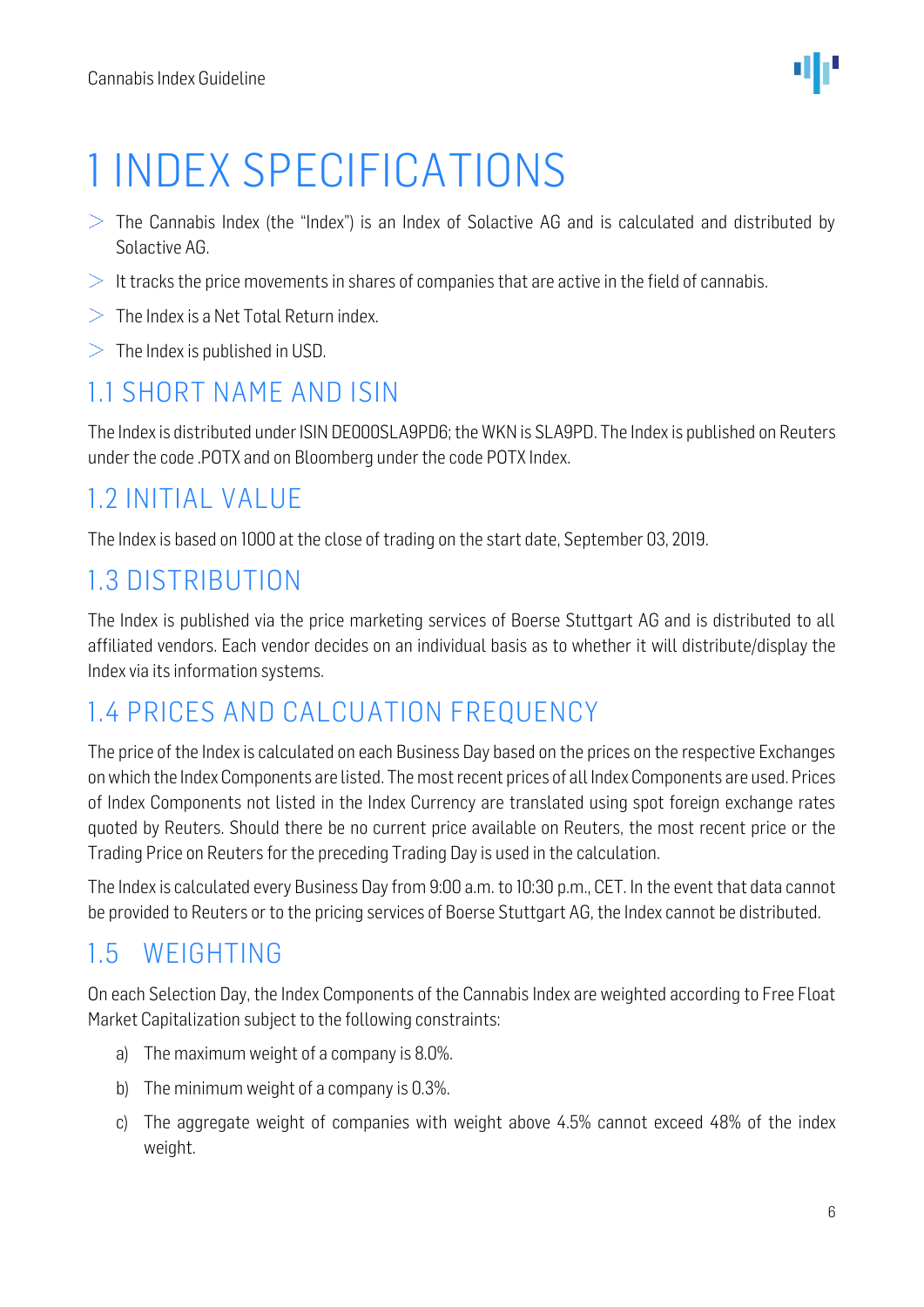d) The aggregate weight of Pre-Revenue Companies (as defined in Section 4) cannot exceed 10% of the index weight, and the maximum weight of a Pre-Revenue Company is 4.5%.

The excess weight that results from implementing these constraints is redistributed proportionally such that none of the above constraints are breached.

### <span id="page-6-0"></span>1.6 OVERSIGHT

A Committee composed of staff from Solactive AG (the "Committee" or the "Index Committee") is responsible for decisions regarding the composition of the Index as well as any amendments to the rules.

Members of the Committee can recommend changes to the Guideline and submit them to the Committee for approval.

# <span id="page-6-1"></span>1.7 PUBLICATION

All specifications and information relevant for calculating the Index are made available on the [http://www.solactive.com](http://www.solactive.com/) web page and sub-pages.

# <span id="page-6-2"></span>1.8 HISTORICAL DATA

Historical data will be maintained from the launch of the Index on September 03, 2019.

### <span id="page-6-3"></span>1.9 LICENSING

Licenses to use the Index as the underlying value for derivative instruments are issued to stock exchanges, banks, financial services providers and investment houses by Solactive AG.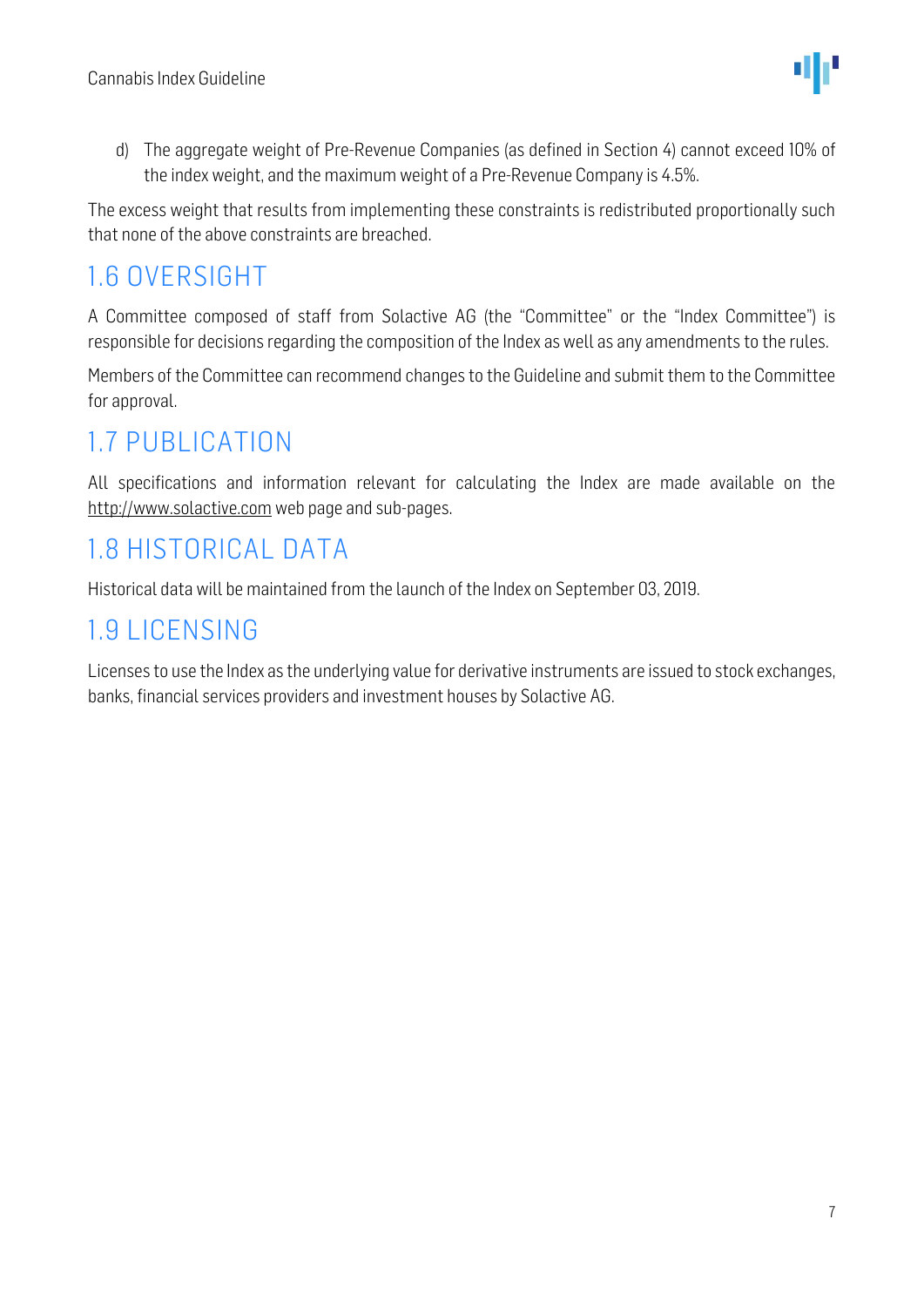

Composition of the Index

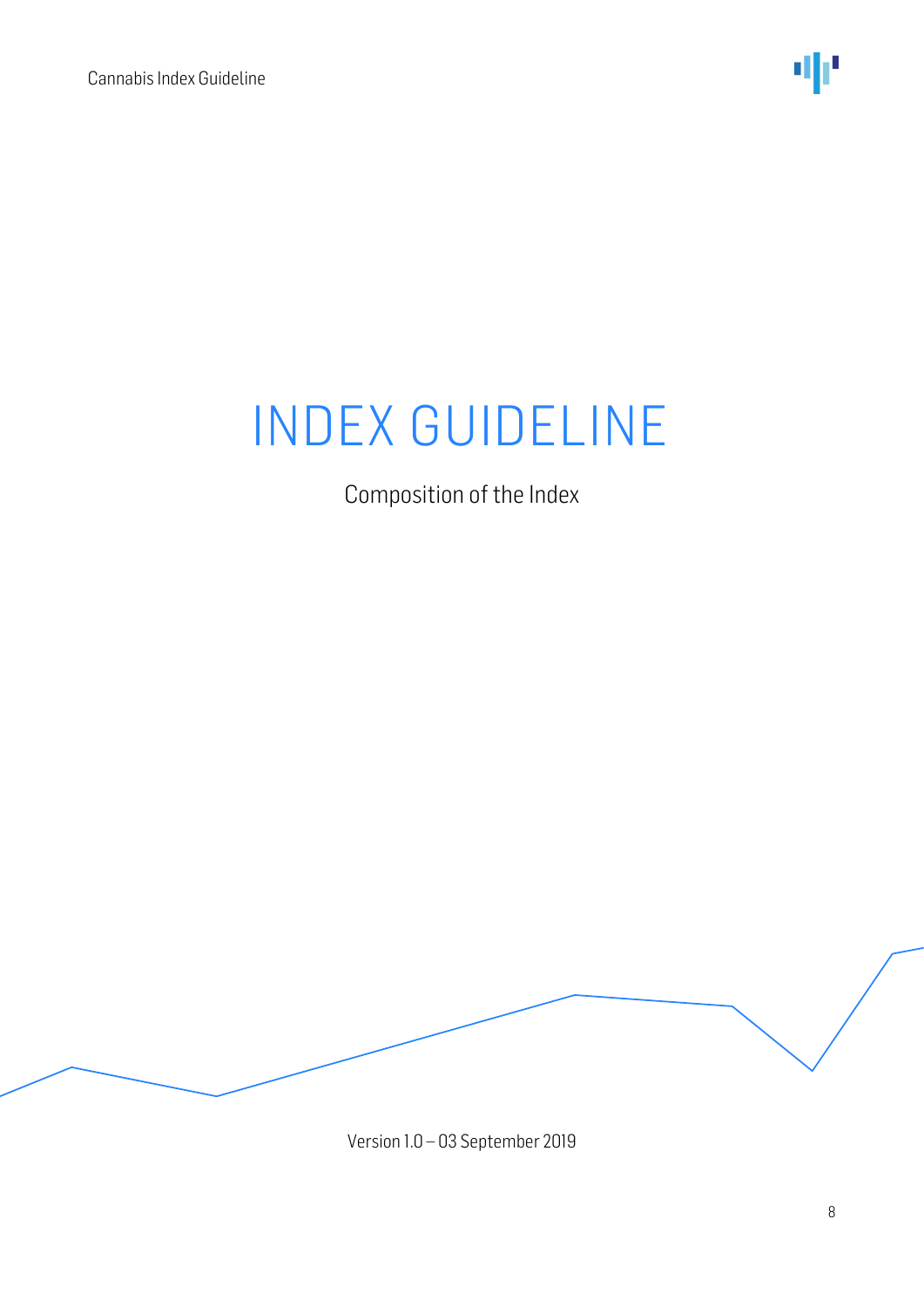# <span id="page-8-0"></span>2 COMPOSITION OF THE INDEX 2.1 SELECTION OF THE INDEX COMPONENTS

<span id="page-8-1"></span>The initial composition of the Index as well as any ongoing adjustment is based on the following rules:

On the Selection Days, Solactive defines the Index Universe as defined in Section 4. Out of this universe, only companies that fulfill the following criteria are selected as constituents of the index.

Companies are only eligible if they generate at least 50% of their revenues from the cannabis industry value chain, as defined in Section 4, or if they are expected to derive at least 50% of their revenues from the cannabis industry value chain in the future. Further, companies are only eligible if their cannabis related business activities are legal under all laws, rules and regulations applicable to their business.

For the avoidance of doubt, companies in the U.S. that grow, produce and/or supply cannabis in violation of U.S. federal law are not eligible. Companies may supply products and perform services in the U.S. to end companies (including end companies that grow, produce, distribute, or sell cannabis or products derived from cannabis in a manner that is legal under state and local law but not under U.S. federal law) so long as the provision of such products and services by the company is legal under applicable federal, state and local law.

Pure-Play Companies and Pre-Revenue Companies (as defined in Section 4) are ranked respectively according to free float market capitalization. The 40 highest ranking Pure-Play Companies are included in the index (if there are fewer than 40 Pure-Play Companies, all are included). The 10 highest ranking Pre-Revenue Companies are included in the index (if there are fewer than 10 Pre-Revenue Companies, all are included.

If fewer than 25 companies satisfy the criteria outlined in Section 4.f, the average daily trading volume is relaxed up to USD 1 million until the required number of 25 index components is reached. To clarify, the criterion is only relaxed up to the point that there are 25 constituents that pass the criterion.

# <span id="page-8-2"></span>2.2 ORDINARY ADJUSTMENT

The composition of the Index is adjusted quarterly on the second Friday of February, May, August and November. The composition of the Index is reviewed on the Selection Day and necessary changes are announced.

The first adjustment will be made on the second Friday of November 2019, based on the Trading Prices of the Index Components on the Adjustment Day.

Solactive AG shall publish any changes made to the Index composition on the Selection Day and consequently with sufficient notice before the Adjustment Day.

# <span id="page-8-3"></span>2.3 EXTRAORDINARY ADJUSTMENT

An extraordinary adjustment, if applicable, is triggered and applied in compliance with the rules set forth in th[e Solactive Guideline for Extraordinary Corporate Actions.](http://www.solactive.com/news/documents/)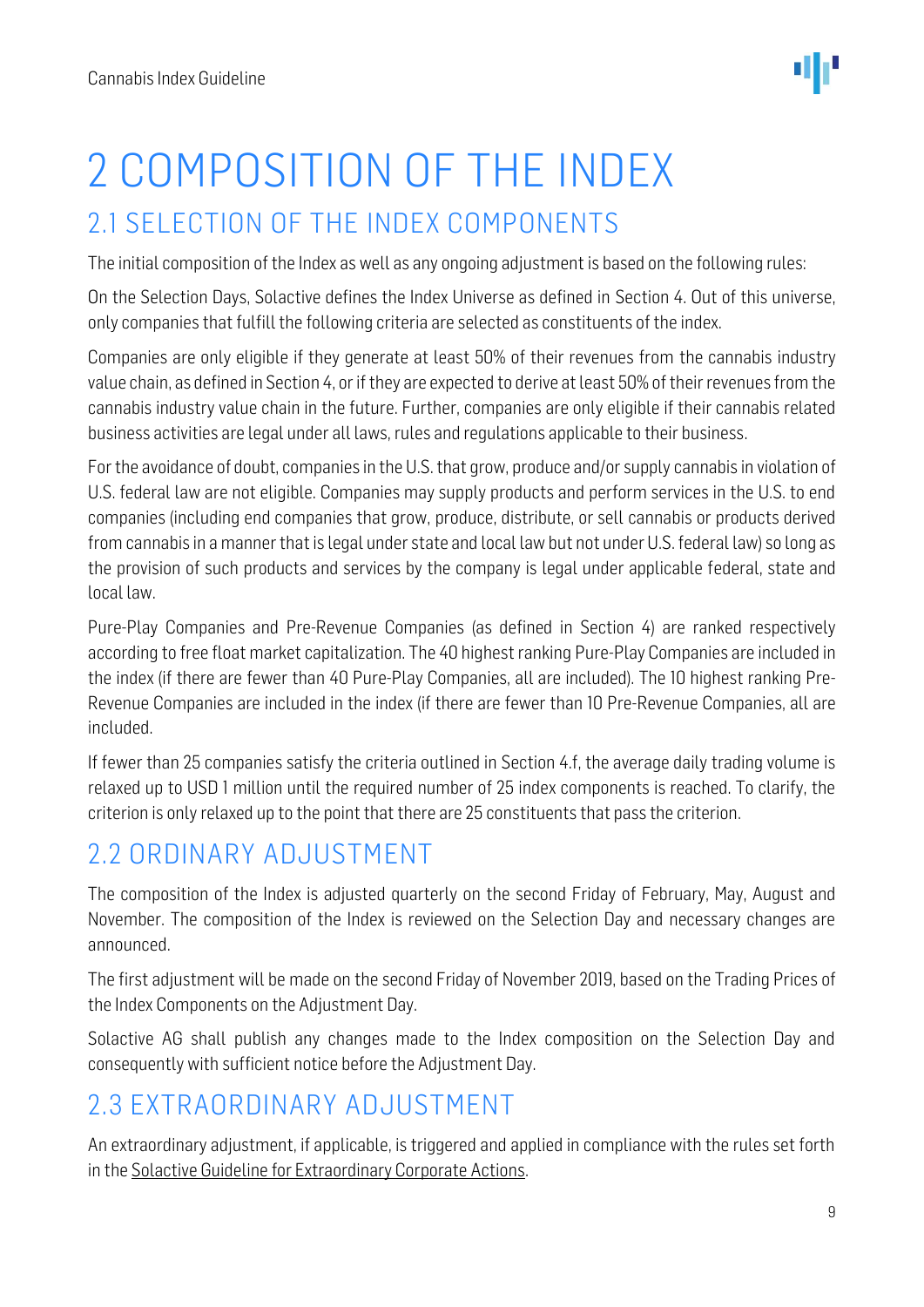If Solactive determines that a company that is a current index constituent is no longer in compliance with the legal considerations described in this document, the Index Committee may treat this as an Extraordinary Corporate Action and has the ability to remove the index constituent outside of the regular rebalance schedule for the index.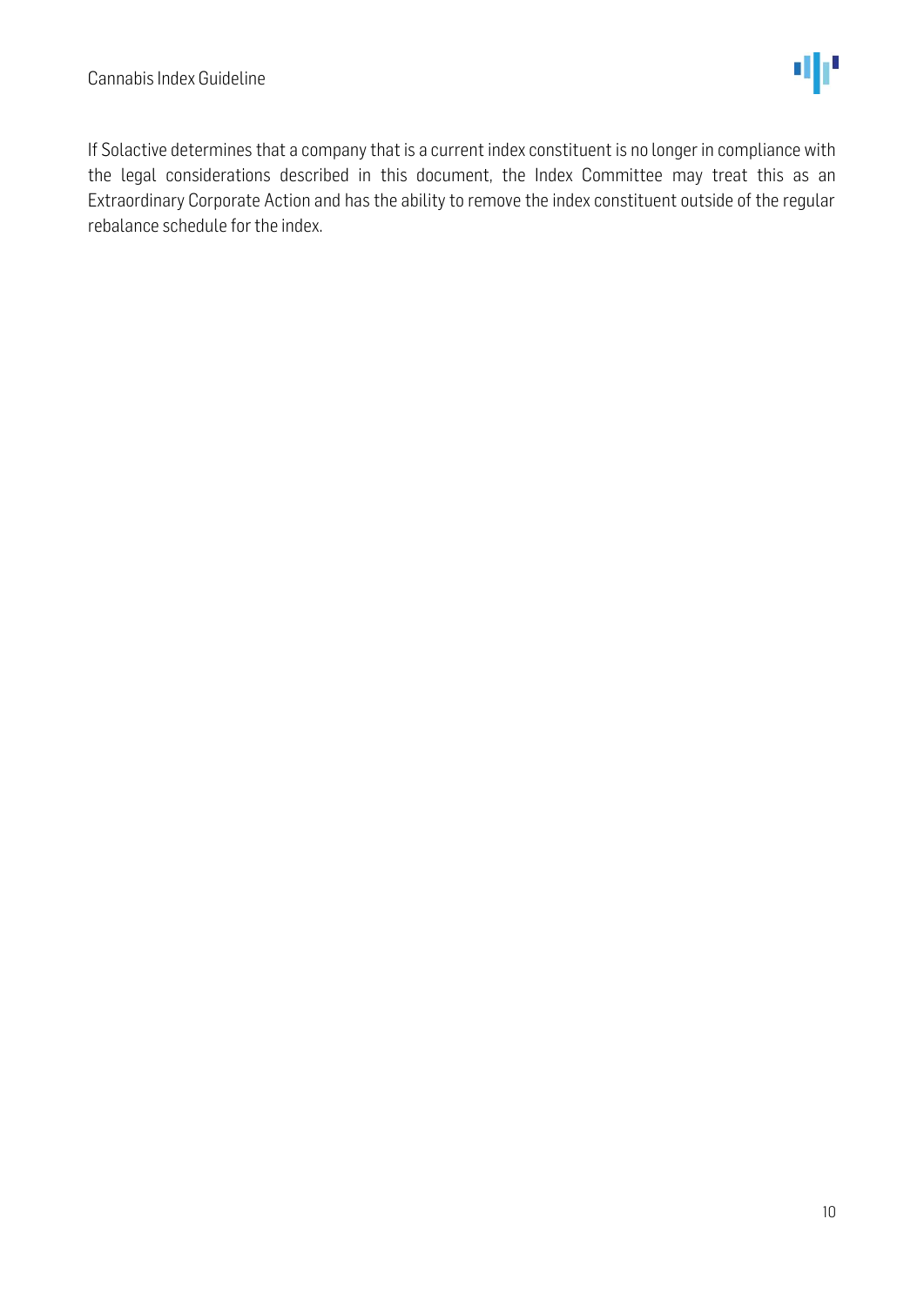

Calculation of the Index

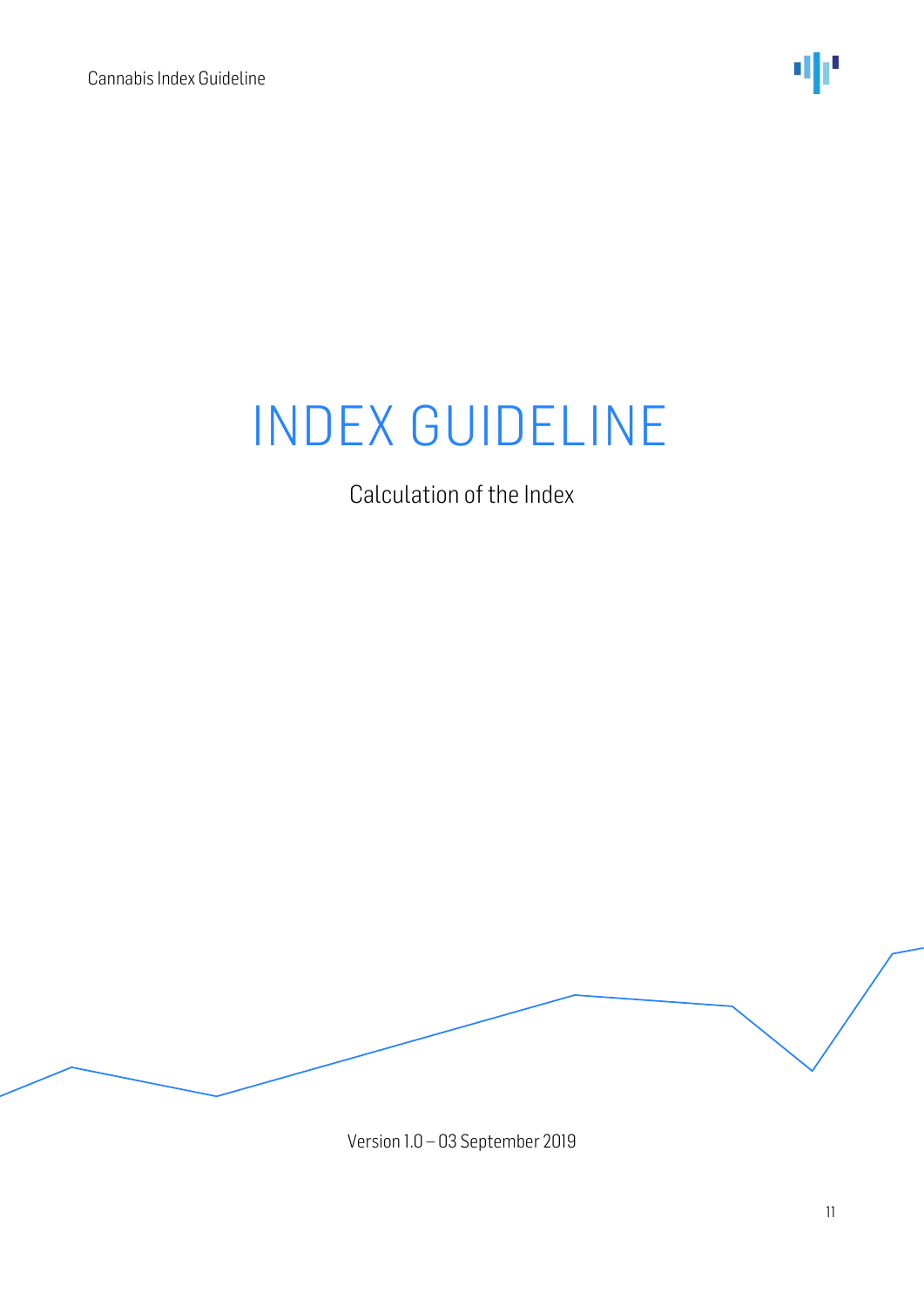<span id="page-11-0"></span>

#### <span id="page-11-1"></span>The Index Value on a Business Day at the relevant time is calculated in accordance with the following formula:

$$
Index_t = \sum_{i=1}^{n} \frac{(x_{i,t} \times p_{i,t} \times f_{i,t})}{D_t}
$$

With:

- $x_{i,t}$  = Number of Index Shares of the Index Component *i* on Trading Day *t*
- $p_{i,t}$  = Price of Index Component *i* on Trading Day *t*
- $f_{i,t}$  = Foreign exchange rate to convert the Price of Index Component *i* on Trading Day *t* into the Index Currency
- $D_t$  = Divisor on Trading Day  $t$

The initial Divisor on the Start Date is calculated according to the following formula:

$$
D_t = \frac{\sum_{i=1}^{n} (p_{i,t} \times f_{i,t} \times x_{i,t})}{100}
$$

After the close of trading on each Adjustment Day  $t$ , the new Divisor is calculated as follows:

$$
D_{t+1} = \frac{\sum_{i=1}^{n} (p_{i,t} \times f_{i,t} \times x_{i,t+1})}{Index_t}
$$

This Divisor is valid starting the immediately following Business Day.

#### <span id="page-11-2"></span>3.2 ACCURACY

- $>$  The value of the Index will be rounded to 2 decimal places.
- $\geq 0$  Divisors will be rounded to six decimal places.

#### <span id="page-11-3"></span>3.3 ADJUSTMENTS

Indices need to be adjusted for systematic changes in prices once these become effective. This requires the new Number of Index Shares of the affected Index Component and the Divisor to be calculated on an ex-ante basis.

Following the Committee's decision, the Index is adjusted for distributions, capital increases and stock splits.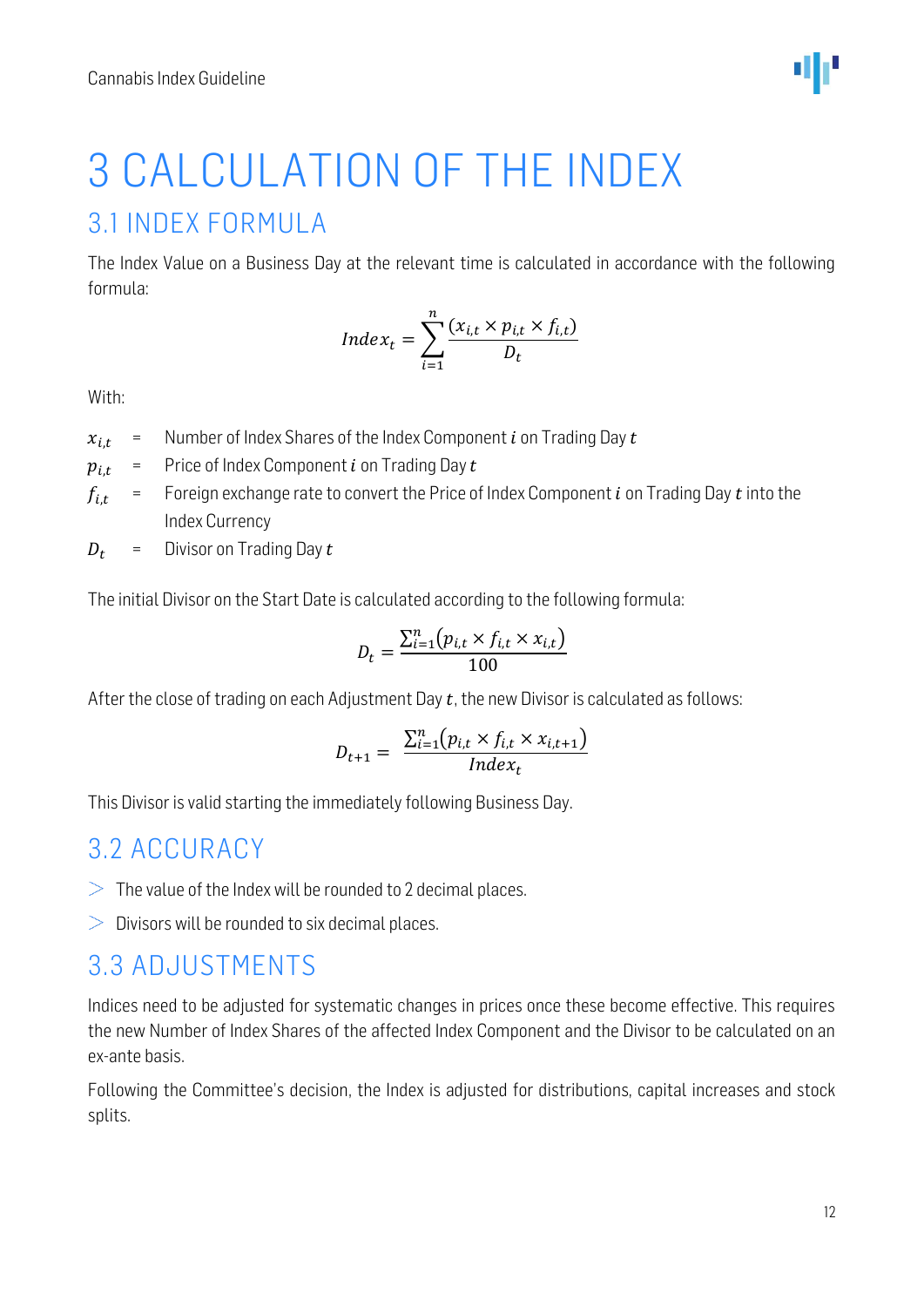

This procedure ensures that the first ex quote can be properly reflected in the calculation of the Index. This ex-ante procedure assumes the general acceptance of the Index calculation formula as well as open access to the parameter values used. The calculation parameters are provided by the Index Calculator.

## <span id="page-12-0"></span>3.4 DIVIDENDS AND OTHER DISTRIBUTIONS

Dividend payments and other distributions are included in the Index. They cause an adjustment of the Divisor. The new Divisor is calculated as follows:

$$
D_{t+1} = D_t \times \frac{\sum_{i=1}^{n} (p_{i,t} \times f_{i,t} \times x_{i,t}) - (x_{i,t} \times y_{i,t} \times g_{i,t})}{\sum_{i=1}^{n} (p_{i,t} \times f_{i,t} \times x_{i,t})}
$$

With:

- $x_{i,t}$  = Number of Index Shares of the Index Component *i* on Trading Day *t*
- $y_{i,t}$  = Distribution of Index Component *i* with ex-date  $t + 1$  multiplied by the Dividend Correction Factor
- $p_{i,t}$  = Price of Index Component *i* on Trading Day *t*
- $f_{i,t}$  = Foreign exchange rate to convert the Price of Index Component *i* on Trading Day *t* into the Index Currency
- $g_{i,t}$  = Foreign exchange rate to convert the amount of the distribution of Index Component *i* on Trading Day  $t$  into the Index Currency
- $D_t$  = Divisor on Trading Day t
- $D_{t+1}$  = Divisor on Trading Day  $t + 1$

# <span id="page-12-1"></span>3.5 CORPORATE ACTIONS

#### <span id="page-12-2"></span>3.5.1 Principles

Following the announcement by an issuer of Index Components of the terms and conditions of a corporate action, the Index Calculator determines whether such corporate action has a dilutive, concentrative or similar effect on the price of the respective Index Component.

If this should be the case, the Index Calculator shall make the necessary adjustments that are deemed appropriate in order to take into account the dilutive, concentrative or similar effect and shall determine the date on which this adjustment shall come into effect.

Amongst other things, the Index Calculator can take into account the adjustment made by an Affiliated Exchange as a result of the corporate action with regard to option and futures contracts on the respective share traded on this Affiliated Exchange.

#### <span id="page-12-3"></span>3.5.2 Capital increases

In the case of capital increases with ex-date  $t + 1$ , the Index is adjusted as follows: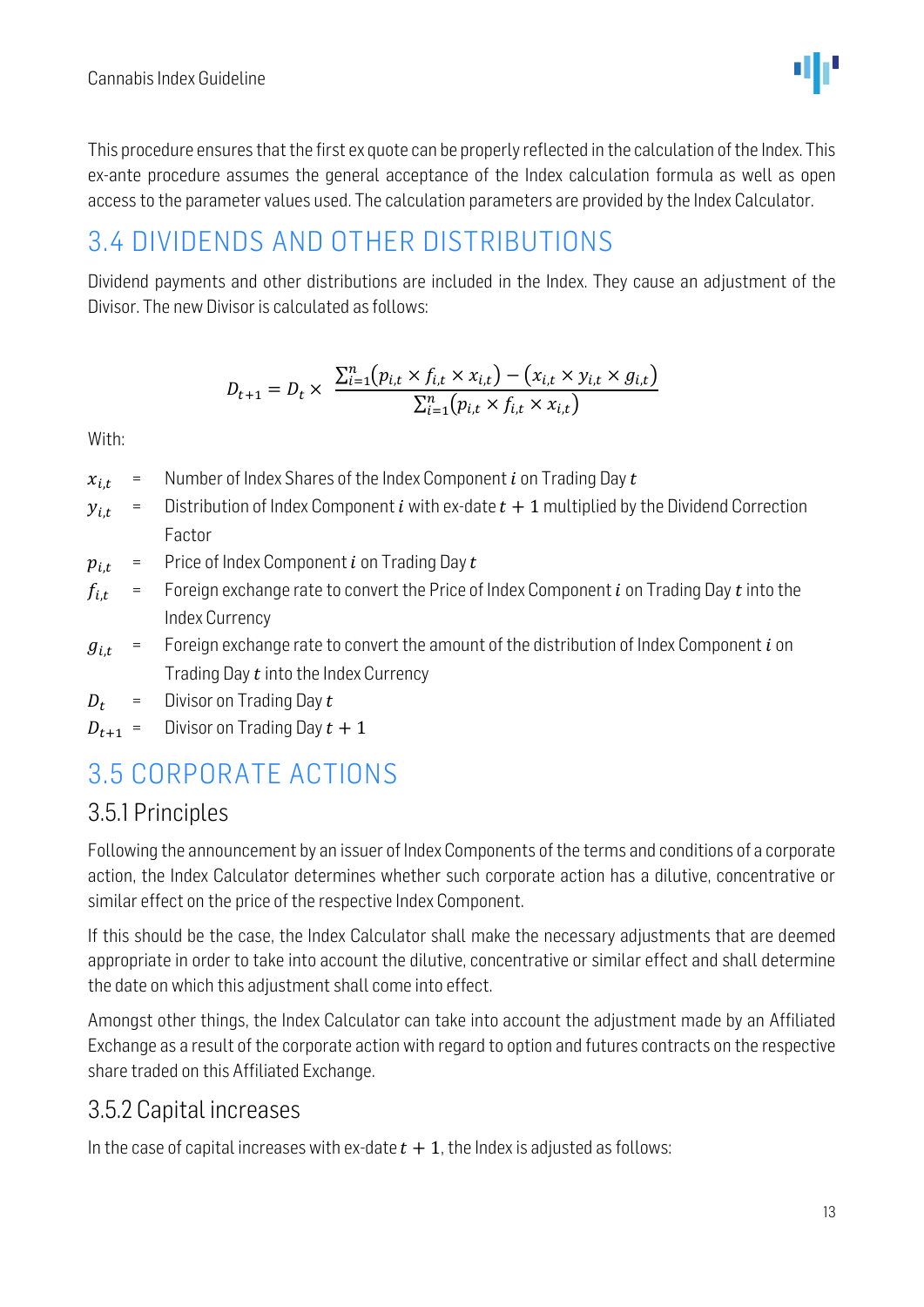

$$
x_{i,t+1} = x_{i,t} \times \frac{1+B}{1}
$$

With:

- $x_{i,t}$  = Number of Index Shares of the Index Component *i* on Trading Day *t*
- $x_{i,t+1}$  = Number of Index Shares of the Index Component *i* on Trading Day  $t + 1$

 $B =$  Shares received for every share held

$$
p_{i,t+1} = \frac{p_{i,t} + s \times B}{1 + B}
$$

With:

 $p_{i,t}$  = Price of Index Component *i* on Trading Day *t* 

 $p_{i,t+1}$  = Hypothetical price of Index Component *i* on Trading Day  $t + 1$ 

= Subscription Price in the Index Component currency

 $B =$  Shares received for every share held

$$
D_{t+1} = D_t * \frac{\sum_{i=1}^{n} (p_{i,t} \times f_{i,t} \times x_{i,t}) + \sum_{i=1}^{n} [(x_{i,t+1} \times p_{i,t+1} \times f_{i,t}) - (x_{i,t} \times p_{i,t} \times f_{i,t})]}{\sum_{i=1}^{n} (p_{i,t} \times f_{i,t} \times x_{i,t})}
$$

With:

 $x_{i,t}$  = Number of Index Shares of the Index Component *i* on Trading Day *t* 

 $x_{i,t+1}$  = Number of Index Shares of the Index Component *i* on Trading Day  $t + 1$ 

 $p_{i,t}$  = Price of Index Component *i* on Trading Day *t* 

 $p_{i,t+1}$  = Hypothetical price of Index Component *i* on Trading Day  $t + 1$ 

 $f_{i,t}$  = Foreign exchange rate to convert the Price of Index Component *i* on Trading Day *t* into the Index Currency

 $D_t$  = Divisor on Trading Day  $t$ 

 $D_{t+1}$  = Divisor on Trading Day  $t + 1$ 

#### <span id="page-13-0"></span>3.5.3 Share splits

In the case of share splits with ex-date on Trading Day  $t + 1$ , it is assumed that the prices change in ratio of the terms of the split. The new Number of Index Shares is calculated as follows:

$$
x_{i,t+1} = x_{i,t} \times B
$$

With:

 $x_{i,t}$  = Number of Index Shares of the affected Index Component on Trading Day t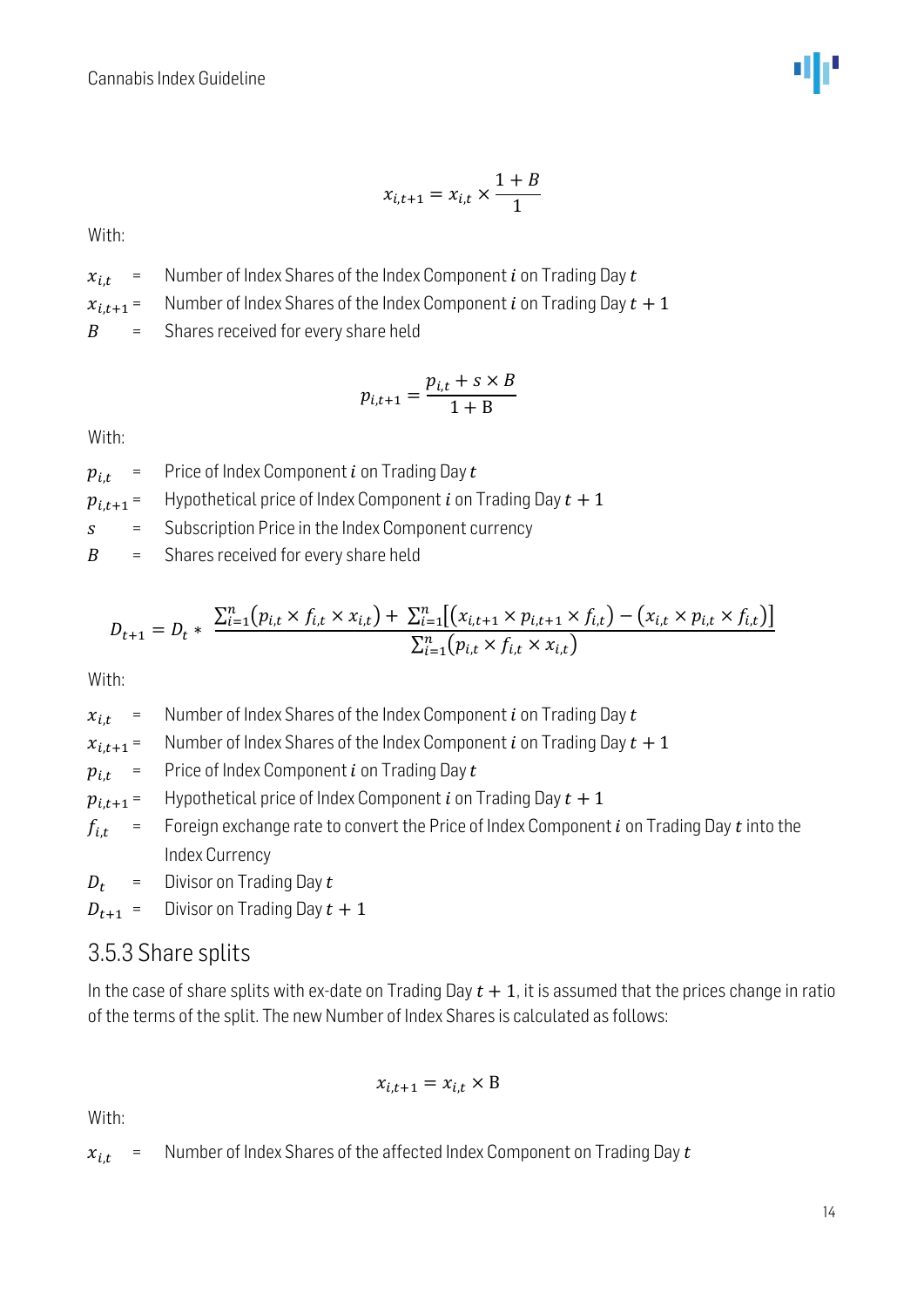$x_{i,t+1}$  = Number of Index Shares of the affected Index Component on Trading Day  $t + 1$  $B =$  Shares after the share split for every share held before the split

#### <span id="page-14-0"></span>3.5.4 Stock distributions

In the case of stock distributions with ex-date on Trading Day  $t + 1$ , it is assumed that the prices change according to the terms of the distribution. The new Number of Index Shares is calculated as follows:

$$
x_{i,t+1} = x_{i,t} \times (1 + B)
$$

With:

| Number of Index Shares of the Index Component $i$ on Trading Day $t$<br>$x_{i,t}$ |
|-----------------------------------------------------------------------------------|
|-----------------------------------------------------------------------------------|

- $x_{i,t+1}$  = Number of Index Shares of the Index Component *i* on Trading Day  $t + 1$
- $B =$  Shares received for every share held

# <span id="page-14-1"></span>3.6 MISCELLANEOUS

#### <span id="page-14-2"></span>3.6.1 Recalculation

Solactive AG makes the greatest possible efforts to accurately calculate and maintain its indices. However, the occurrence of errors in the index determination process cannot be ruled out. In such cases Solactive AG adheres to its publicly available [Correction Policy.](http://www.solactive.com/news/documents/)

### <span id="page-14-3"></span>3.6.2 Market Disruption

In periods of market stress Solactive AG calculates its indices following predefined and exhaustive arrangements set out in its publicly available [Disruption Policy.](http://www.solactive.com/news/documents/)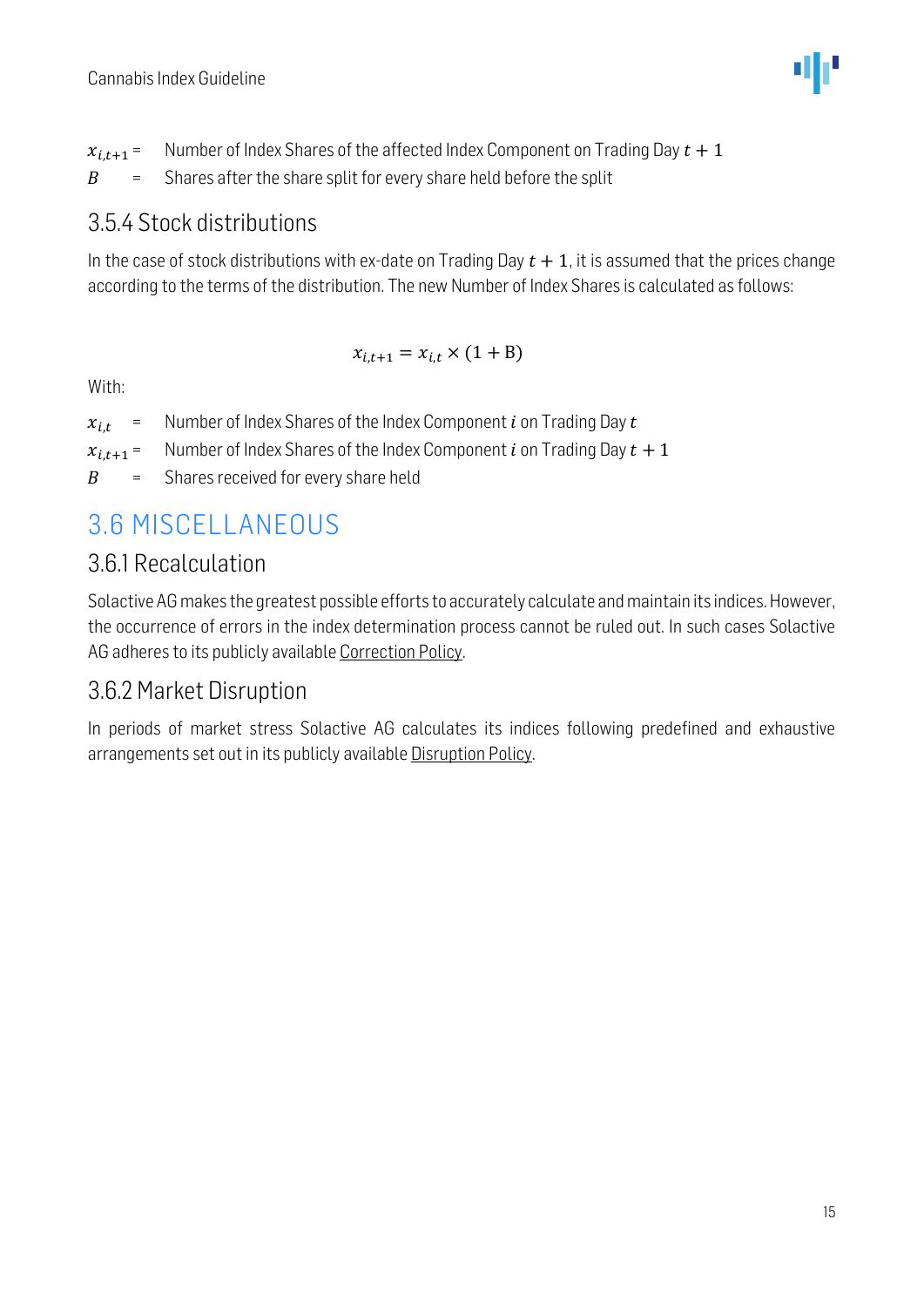

Definitions

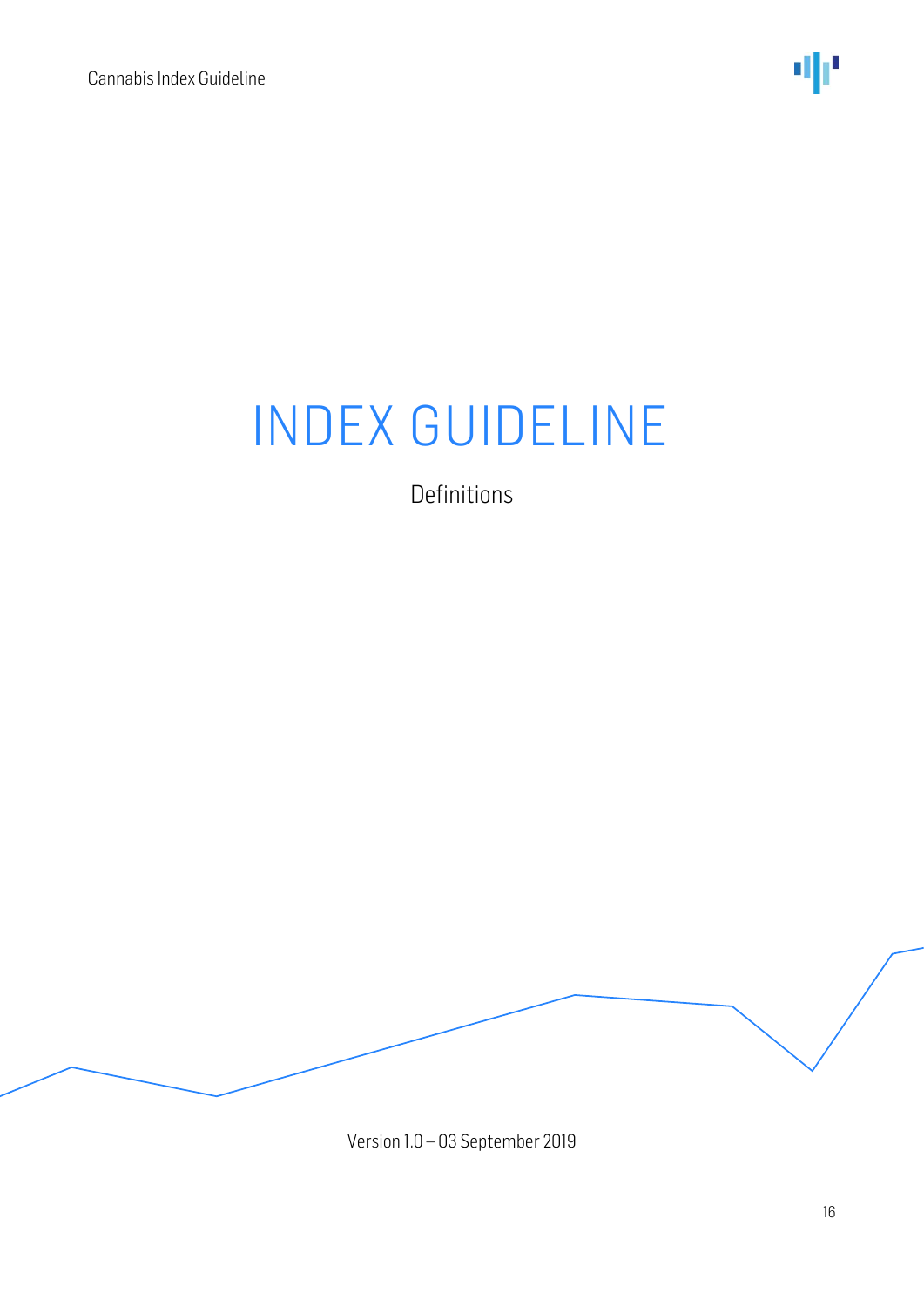# <span id="page-16-0"></span>4 DEFINITIONS

The "Index Universe" in respect of a Selection Day are companies that fulfill the following criteria:

- a) Listing on a regulated stock exchange in the form of shares tradable for foreign investors without restrictions.
- b) Listing on a regulated stock exchange which requires companies to maintain compliance with all laws, rules and regulations applicable to their business, including U.S. federal laws; the list of eligible exchanges currently includes the TSX, TSX Venture, ASX, NYSE, and/or NASDAQ. The list of eligible exchanges can be updated at the quarterly rebalance as a result of applicable regulatory changes. For the avoidance of doubt, ADRs listed on such exchanges are eligible.
- c) Either (i) derives at least 50% of its revenue from the cannabis industry value chain ("Pure-Play Companies") or (ii) does not derive at least 50% of its revenue from the cannabis industry value chain, but is a pharmaceutical or biotechnology company and is expected to derive at least 50% of its revenue from the cannabis industry value chain in the future based on their primary business operations, and/or product pipeline ("Pre-Revenue Companies"). The cannabis industry value chain includes:
	- a. The legal production, growth and distribution of marijuana<sup>1</sup>, as well as extracts, derivative products or synthetic versions thereof.
	- b. The legal production, growth and distribution of hemp<sup>1</sup>, as well as extracts, derivative products or synthetic versions thereof.
	- c. Financial services (including insurance offerings, property leasing, financing, capital markets activity and investments) related to companies involved in the production, growth and distribution of cannabis.
	- d. Pharmaceutical applications of cannabis.
	- e. Cannabidiol (better known as CBD) and cannabis oil products, edibles, topicals, drinks and other products.
	- f. Products that may be used to consume cannabis.
- d) All cannabis related business activities are legal under all laws, rules and regulations applicable to the company's business.
- e) Market Capitalization of at least USD 100 million for companies that are not Index Components on the respective Selection Day and at least USD 80million for companies that are Index Components on the respective Selection Day.
- f) Average daily trading volume in the last three and/or six months of at least USD 2 million for companies that are not Index Components on the respective Selection Day and at least USD 1.4

<sup>&</sup>lt;sup>1</sup> "Hemp" refers to cannabis plants with a delta-9 tetrahydrocannabinol ("THC") concentration of not more than 0.3 percent on a dry *weight basis, as well as derivatives thereof, whereas "marijuana" refers to all other cannabis plants and derivatives thereof.*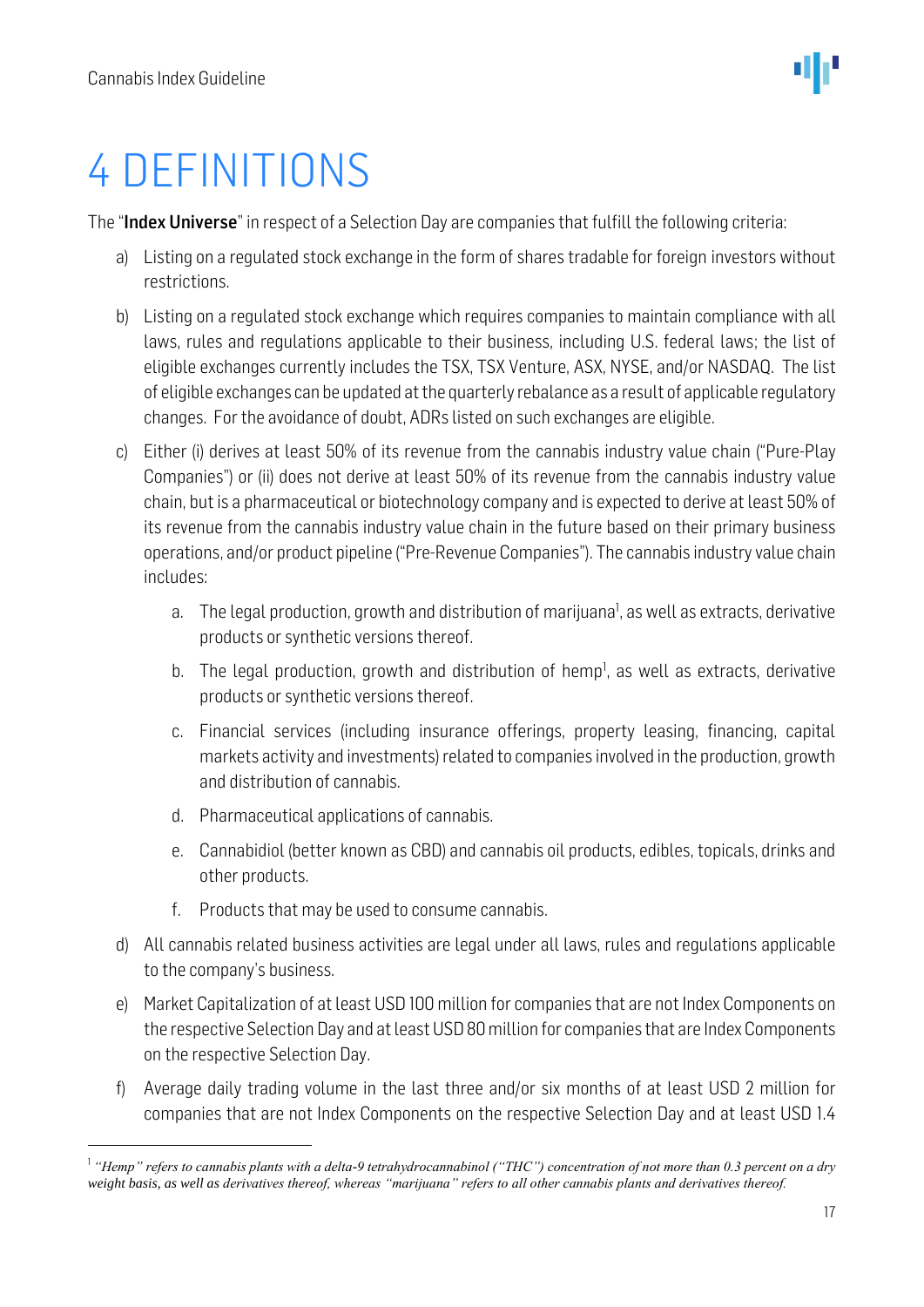million for companies that are Index Components on the respective Selection Day. Companies that are not Index Components and that have completed an initial public offering ("IPO") within the last three months must have average daily trading volume in the last one month of at least USD 5 million to qualify for inclusion.

g) Free float percentage of total shares outstanding of at least 10% or a minimum free float market capitalization of USD 1 billion.

The "Index Component" is each share currently included in the Index.

The "Total Shares" are in respect of an Index Component and any given Business Day the number or fraction of shares included in the Index. It is calculated for any Index Component as the ratio of (A) the Percentage Weight of an Index Component multiplied by the Index value and the Divisor and (B) its Trading Price (converted into the Index Currency according to the principles laid out in Section 1.4 of this document).

The "Percentage Weight" of an Index Component is the ratio of its Trading Price multiplied by its Number of Shares divided by the Index value and the Divisor.

The "Dividend Correction Factor" is calculated as 1 minus the applicable withholding tax rate and/or other applicable tax rate currently prevalent in the respective country.

#### In particular, an "Extraordinary Event" is

- $>$  a Merger
- $> a$  Takeover Bid
- $>$  a Delisting
- $\geq$  the Nationalization of a company
- $>$  Insolvency.

The Trading Price for this Index Component on the day the event came into effect is the last available market price for this Index Component quoted on the Exchange on the day the event came into effect (or, if a market price is not available for the day the event came into effect, the last available market price quoted on the Exchange on a day specified as appropriate by the Index Calculator) as determined by the Index Calculator, and this price is used as the Trading Price of the particular Index Component until the end of the day on which the composition of the Index is next set.

In the event of the Insolvency of an issuer of an Index Component, the Index Component shall remain in the Index until the next Adjustment Day. As long as a market price for the affected Index Component is available on a Business Day, this shall be applied as the Trading Price for this Index Component on the relevant Business Day, as determined in each case by the Index Calculator. If a market price is not available on a Business Day the Trading Price for this Index Component is set to zero. The Committee may also decide to eliminate the respective Index Component at an earlier point in time prior to the next Adjustment Day. The procedure in this case is identical to an elimination due to an Extraordinary Event.

An Index Component is "**delisted**" if the Exchange announces pursuant to the Exchange regulations that the listing of, the trading in, or the issuing of public quotes on the Index Component at the Exchange has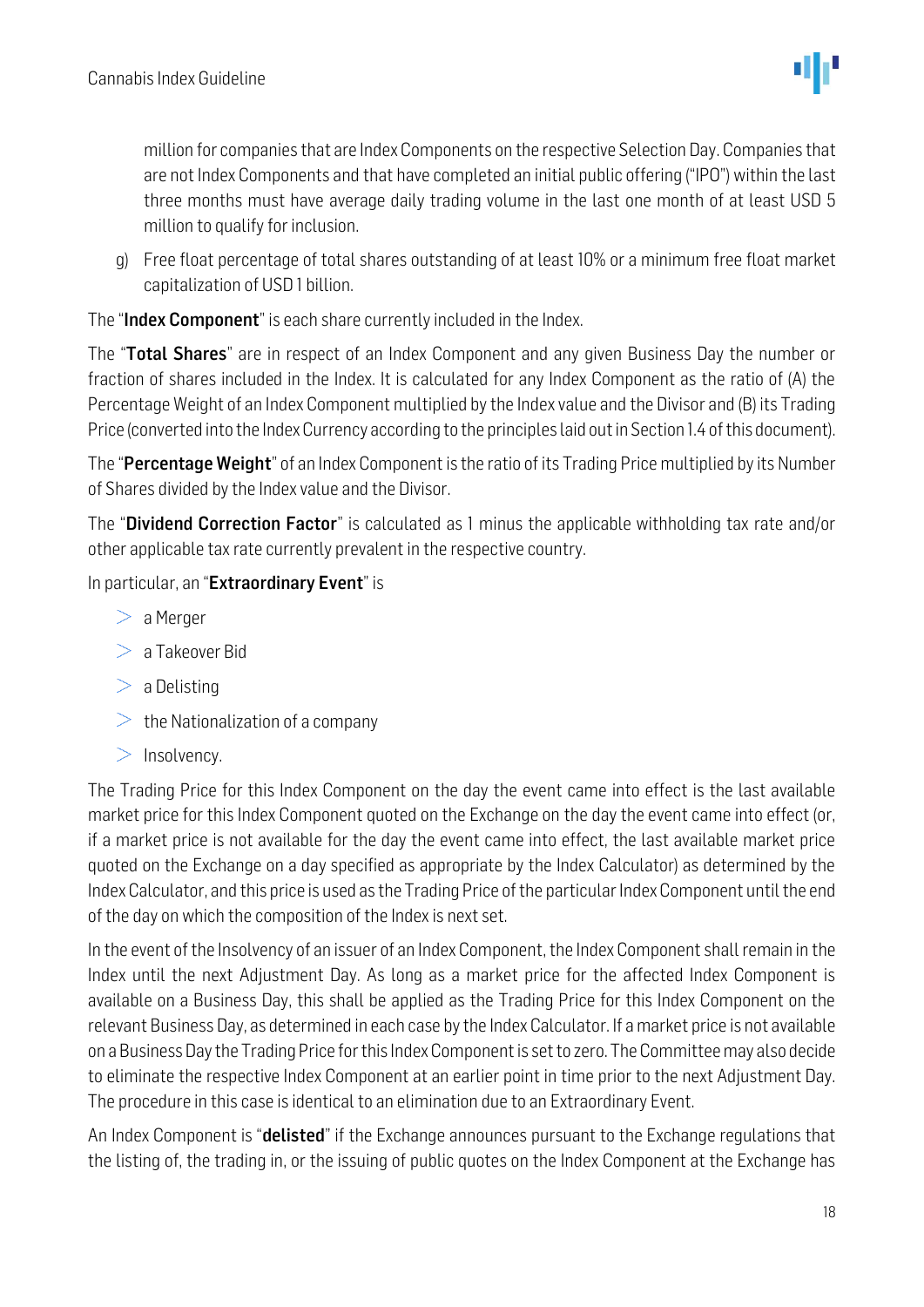ceased immediately or will cease at a later date, for whatever reason (provided the Delisting is not because of a Merger or a Takeover Bid), and the Index Component is not immediately listed, traded or quoted again on an exchange, trading or listing system, acceptable to the Index Calculator.

"**Insolvency**" occurs with regard to an Index Component if (A) all shares of the respective issuer must be transferred to a trustee, liquidator, insolvency administrator or a similar public officer as result of voluntary or compulsory liquidation, insolvency or winding-up proceedings or comparable proceedings affecting the issuer of the Index Components or (B) the holders of the shares of this issuer are legally enjoined from transferring the shares.

A "Takeover Bid" is a bid to acquire, an exchange offer, or any other offer or act of a legal person that results in the related legal person acquiring as part of an exchange or otherwise more than 10% and less than 100% of the voting shares in circulation from the issuer of the Index Component or the right to acquire these shares, as determined by the Index Calculator based on notices submitted to public or self-regulatory authorities or other information considered by the Index Calculator to be relevant.

With regard to an Index Component, a "Merger" is

- (i) a change in the security class or a conversion of this share class that results in a transfer or an ultimate definite obligation to transfer all the shares in circulation to another legal person,
- (ii) a merger (either by acquisition or through forming a new structure) or a binding obligation on the part of the issuer to exchange shares with another legal person (except in a merger or share exchange under which the issuer of this Index Component is the acquiring or remaining company and which does not involve a change in security class or a conversion of all the shares in circulation),
- (iii) a takeover offer, exchange offer, other offer or another act of a legal person for the purposes of acquiring or otherwise obtaining from the issuer 100% of the shares issued that entails a transfer or the irrevocable obligation to transfer all shares (with the exception of shares that are held and controlled by the legal person), or
- (iv) a merger (either by acquisition or through forming a new structure) or a binding obligation on the part of the issuer of the share or its subsidiaries to exchange shares with another legal person, whereby the issuer of the share is the acquiring or remaining company and it does not involve a change in the class or a conversion of the all shares issued, but the shares in circulation directly prior to such an event (except for shares held and controlled by the legal person) represent in total less than 50% of the shares in circulation directly subsequent to such an event.

The "Merger Date" is the date on which a Merger is concluded or the date specified by the Index Calculator if such a date cannot be determined under the law applicable to the Merger.

"**Nationalization**" is a process whereby all shares or the majority of the assets of the issuer of the shares are nationalized or are expropriated or otherwise must be transferred to public bodies, authorities or institutions.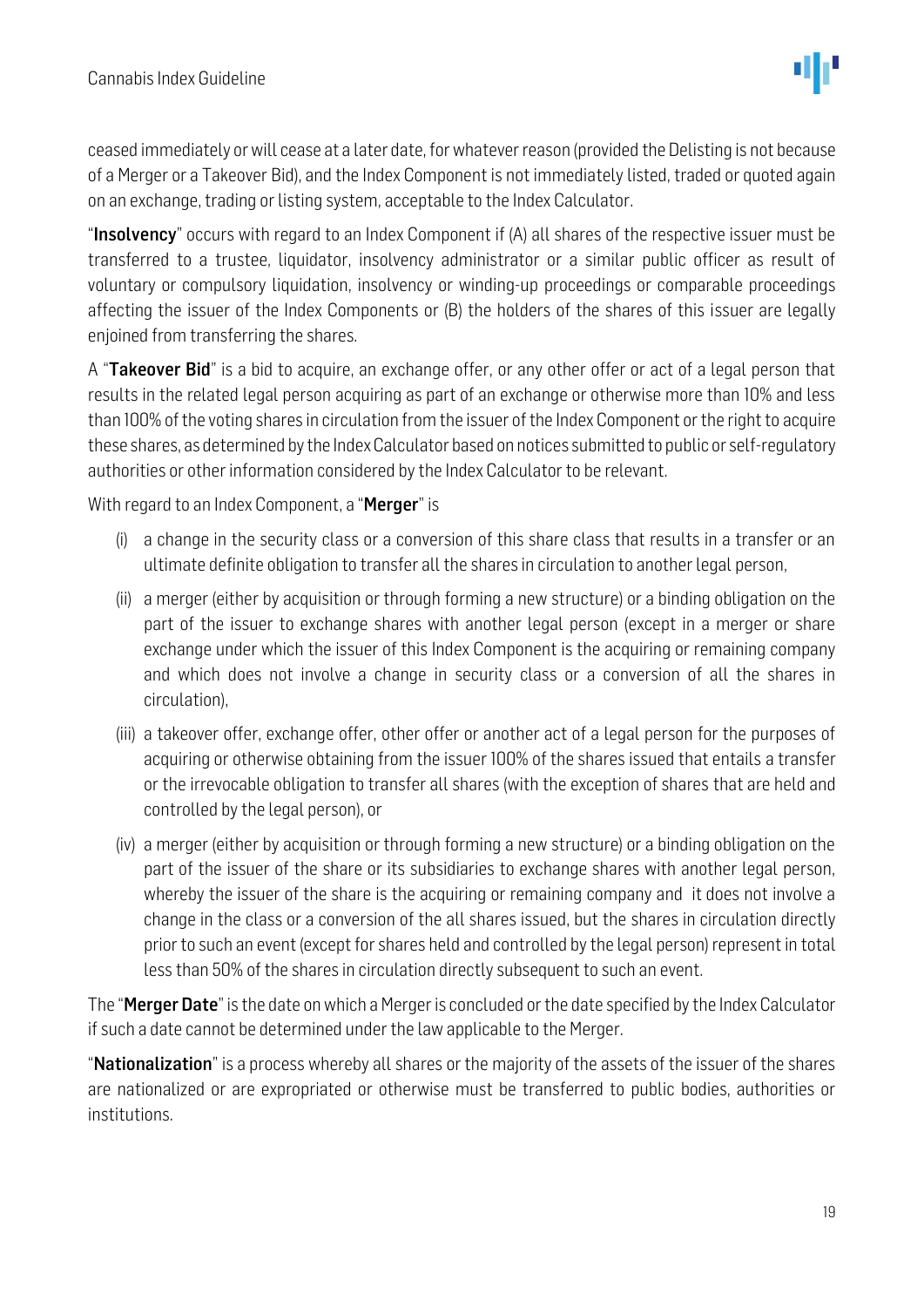The "Exchange" is, in respect of the Index and every Index Component, the respective primary exchange where the Index Component has its primary listing. The Committee may decide to declare a different stock exchange the "Exchange" for trading reasons, even if the company is only listed there via a Stock Substitute.

A "Stock Substitute" includes in particular, American Depository Receipts (ADR) and Global Depository Receipts (GDR).

With regard to an Index Component (subject to the provisions given above under "Extraordinary Events") the "Trading Price" in respect of a Trading Day is the closing price on this Trading Day determined in accordance with the Exchange regulations. If the Exchange has no closing price for an Index Component, the Index Calculator shall determine the Trading Price and the time of the quote for the share in question in a manner that appears reasonable to it.

"Trading Day" is with respect to an Index Component included in the Index at the Rebalancing Day and every Index Component included in the Index at the Calculation Day immediately following the Rebalancing Day (for clarification: this provision is intended to capture the Trading Days for the securities to be included in the Index as new Index Components with close of trading on the relevant exchange on the Rebalancing Day) a day on which the relevant Exchange is open for trading (or a day that would have been such a day if a market disruption had not occurred), excluding days on which trading may be ceased prior to the scheduled Exchange closing time and days on which the Exchange is open for a scheduled shortened period. The Index Calculator is ultimately responsible as to whether a certain day is a Trading Day.

The "Index Calculator" is Solactive AG or any other appropriately appointed successor in this function.

#### The "Index Currency" is USD.

The "Free Float Market Capitalization" is with regard to each of the securities in the Index on a Selection Day the share class-specific Free Float Market Capitalization for any security in the Index Universe. It is calculated as the multiplication of the shares outstanding in Free Float (as sourced from data vendors) with the Trading Price of the share class as of the respective Selection Day.

"Calculation Day" is every weekday Monday to Friday. A day on which the New York Stock Exchange (NYSE) and/or NASDAQ is not open for general business is not a Calculation Day.

A "Business Day" is every weekday Monday to Friday.

The "**Adjustment Day**" is the second Friday in February, May, August and November. If that day is not a Calculation Day the Adjustment Day will be the immediately following Business Day.

The "Selection Day" is the Business Day 10 Business Days before the Adjustment Day.

#### A "Market Disruption Event" occurs if

- 1. one of the following events occurs or exists on a Trading Day prior to the opening quotation time for an Index Component:
	- A) trading is suspended or restricted (due to price movements that exceed the limits allowed by the Exchange or an Affiliated Exchange, or for other reasons):
	- 1.1. across the whole Exchange; or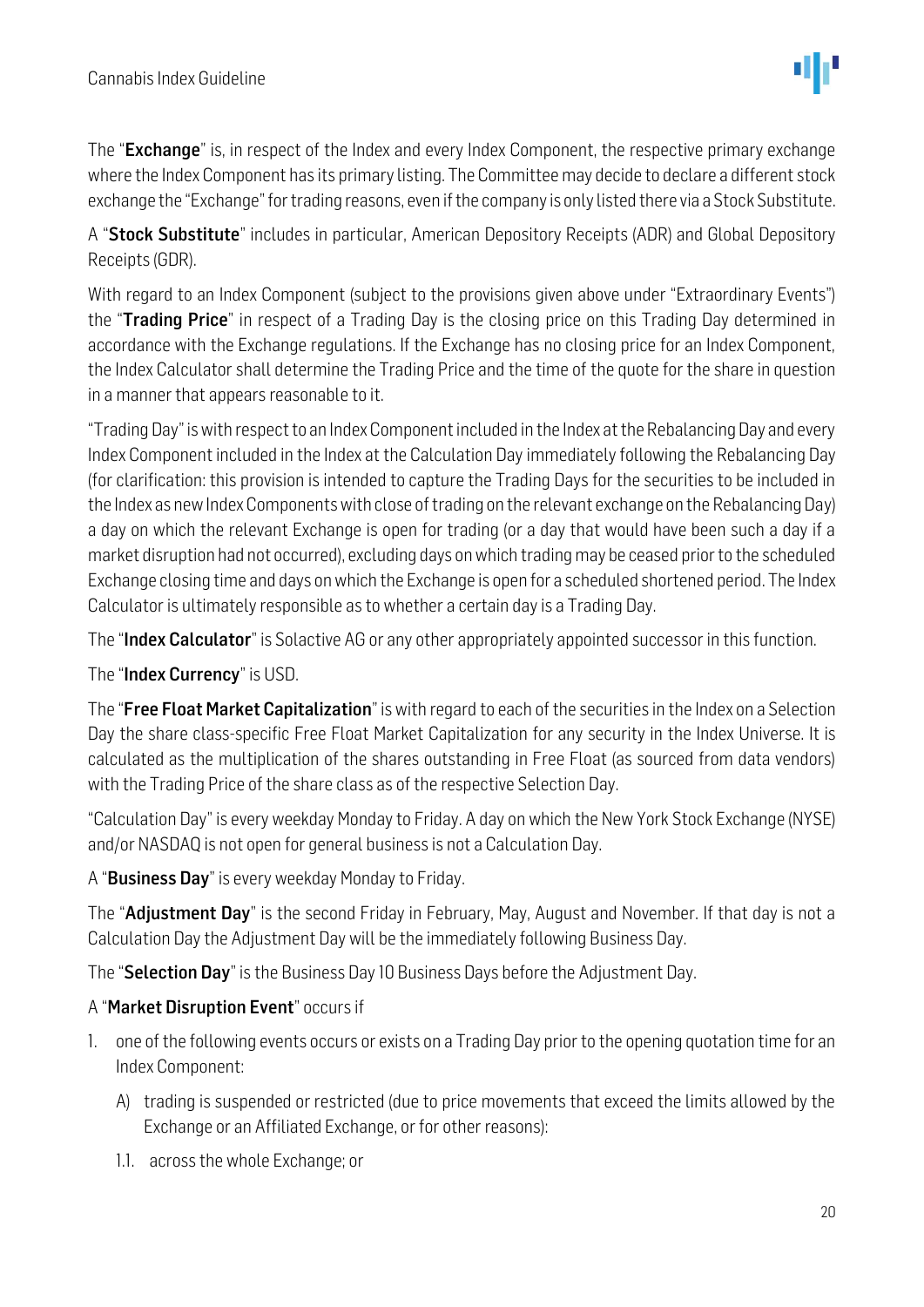- 1.2. in options or futures contracts on or with regard to an Index Component or an Index Component that is quoted on an Affiliated Exchange; or
- 1.3. on an Exchange or in a trading or quotation system (as determined by the Index Calculator) in which an Index Component is listed or quoted; or
- B) an event that (in the assessment of the Index Calculator) generally disrupts and affects the opportunities of market participants to execute on the Exchange transactions in respect of a share included in the Index or to determine market values for a share included in the Index or to execute on an Affiliated Exchange transaction with regard to options and futures contracts on these shares or to determine market values for such options or futures contracts.
- 2. trading on the Exchange or an Affiliated Exchange is ceased prior to the "Normal Exchange Closing Time", which is the time at which the Exchange or an Affiliated Exchange is normally closed on working days without taking into account after-hours trading or other trading activities carried out outside the normal trading hours. An exception to this classification as a Market Disruption Event is where the early cessation of trading is announced by the Exchange or Affiliated Exchange on this Trading Day at least one hour before
	- 2.1. the actual closing time for normal trading on the Exchange or Affiliated Exchange on the Trading Day in question or, if earlier.
	- 2.2. the closing time (if given) of the Exchange or Affiliated Exchange for the execution of orders at the time the quote is given.
- 3. a general moratorium is imposed on banking transactions in the country in which the Exchange is resident if the above-mentioned events are material in the assessment of the Index Calculator, whereby the Index Calculator makes its decision based on those circumstances that it considers reasonable and appropriate.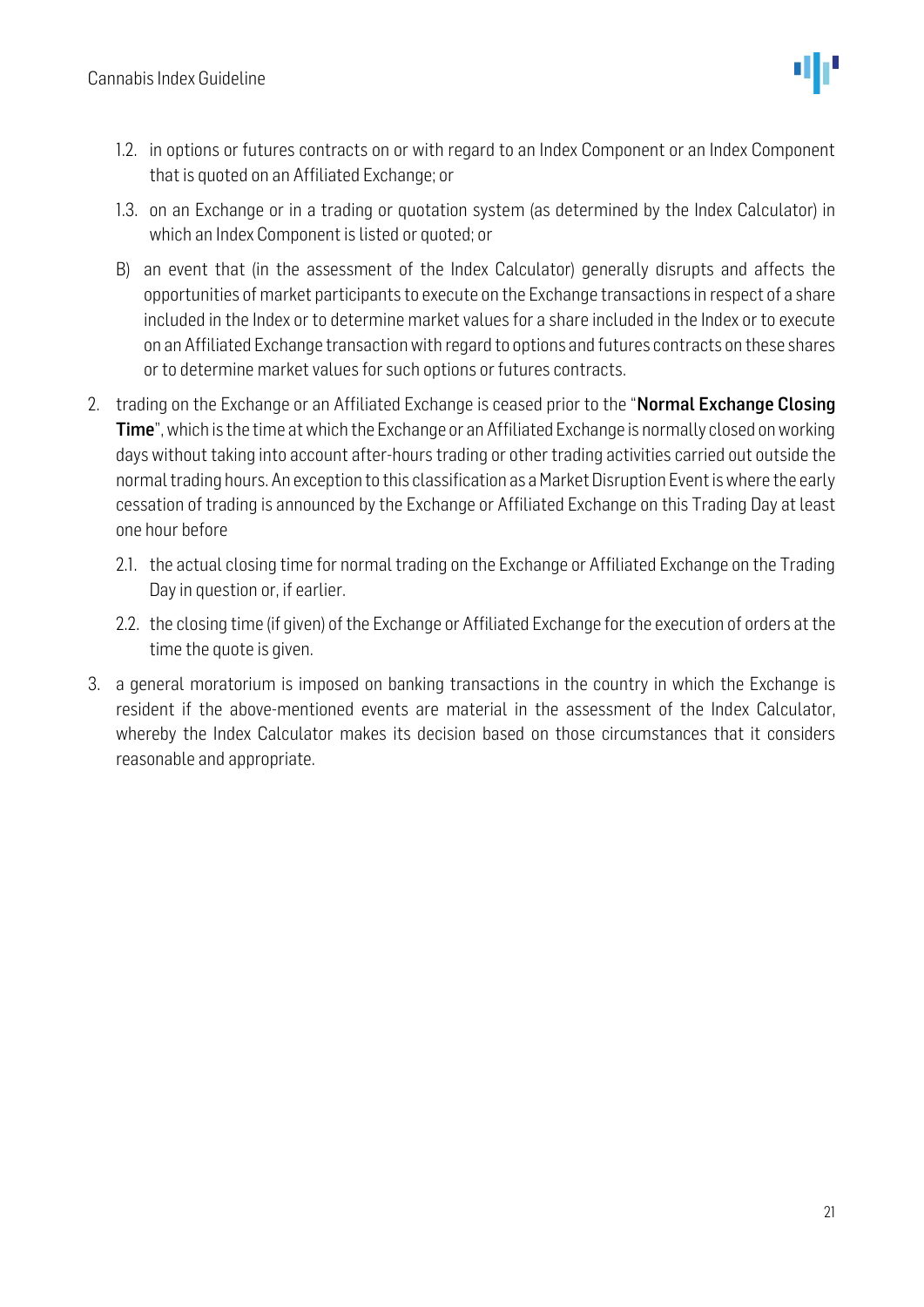

Appendix